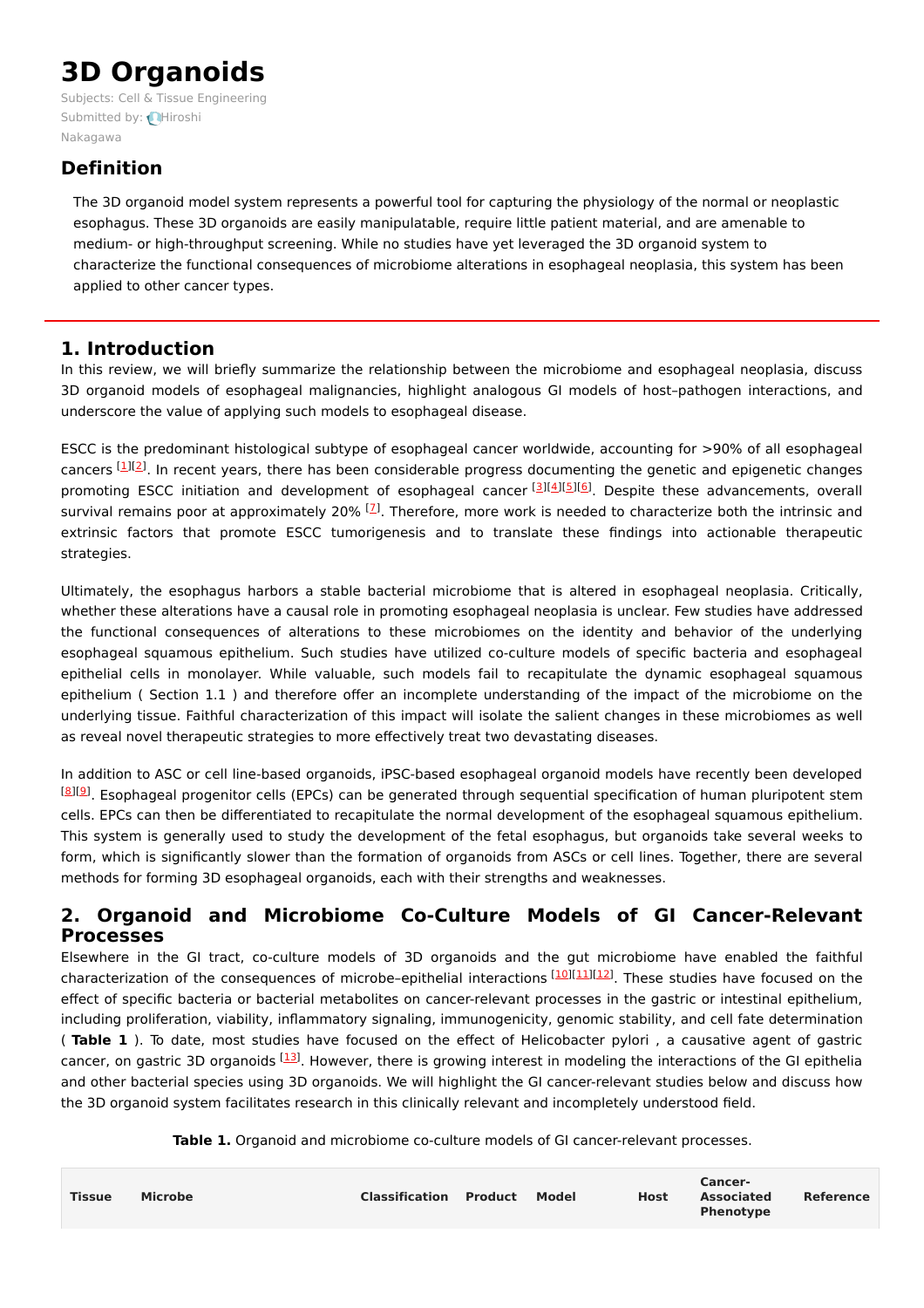| <b>Tissue</b> | <b>Microbe</b> | <b>Classification Product</b> |                   | <b>Model</b>               | <b>Host</b>     | Cancer-<br><b>Associated</b><br>Phenotype                                                                                                         | <b>Reference</b> |
|---------------|----------------|-------------------------------|-------------------|----------------------------|-----------------|---------------------------------------------------------------------------------------------------------------------------------------------------|------------------|
| Gastric       | H. pylori      | Pathogenic                    | Whole<br>bacteria | Luminal<br>microinjection  | Human           | Increased PD-<br>L1 expression,<br>increased<br>survival                                                                                          | [8]              |
|               |                |                               |                   |                            |                 | Increased<br>inflammatory<br>cytokine<br>production<br>(CXCL2,<br>CXCL16,<br>CXCL17, and<br>CCL20), DC<br>recruitment                             | [9]              |
|               |                |                               |                   |                            |                 | Increased<br>proliferation<br>through c-Met<br>signaling                                                                                          | $[14]$           |
|               |                |                               |                   |                            |                 | Increased<br>inflammatory<br>cytokine<br>production<br>through the<br>$NF-KB$<br>pathway                                                          | $[11]$           |
|               |                |                               |                   |                            | Mouse           | Increased<br>proliferation<br>through β-<br>catenin<br>signaling,<br>mislocalization<br>of Claudin-7                                              | $[12]$           |
|               | pks + E. coli  | Pathogenic                    | Whole<br>bacteria | Luminal<br>microinjection  | Human;<br>Mouse | Increased<br>CD44-<br>dependent<br>proliferation<br>and EMT                                                                                       | $[13]$           |
|               |                |                               |                   |                            | Human           | Increased DNA<br>damage and<br>mutational<br>burden                                                                                               | $[15]$           |
|               |                |                               |                   |                            | Mouse           | Increased<br>proliferation,<br>decreased<br>differentiation,<br>increased<br>chromosomal<br>alterations,<br>increased DNA<br>mutational<br>burden | $[16]$           |
|               |                |                               | Whole<br>bacteria | Luminal<br>microinjection  | Human           | Increased<br>proliferation<br>(transient),<br>enhanced<br>barrier<br>integrity<br>through IL-6<br>and IL-8<br>signaling                           | $[17]$           |
|               | E. coli        | Commensal                     | <b>LPS</b>        | Supplemented<br>into media | Mouse           | Decreased<br>proliferation,<br>increased<br>apoptosis<br>through TLR4<br>signaling                                                                | $[18]$           |
| Intestinal    |                |                               |                   |                            |                 |                                                                                                                                                   |                  |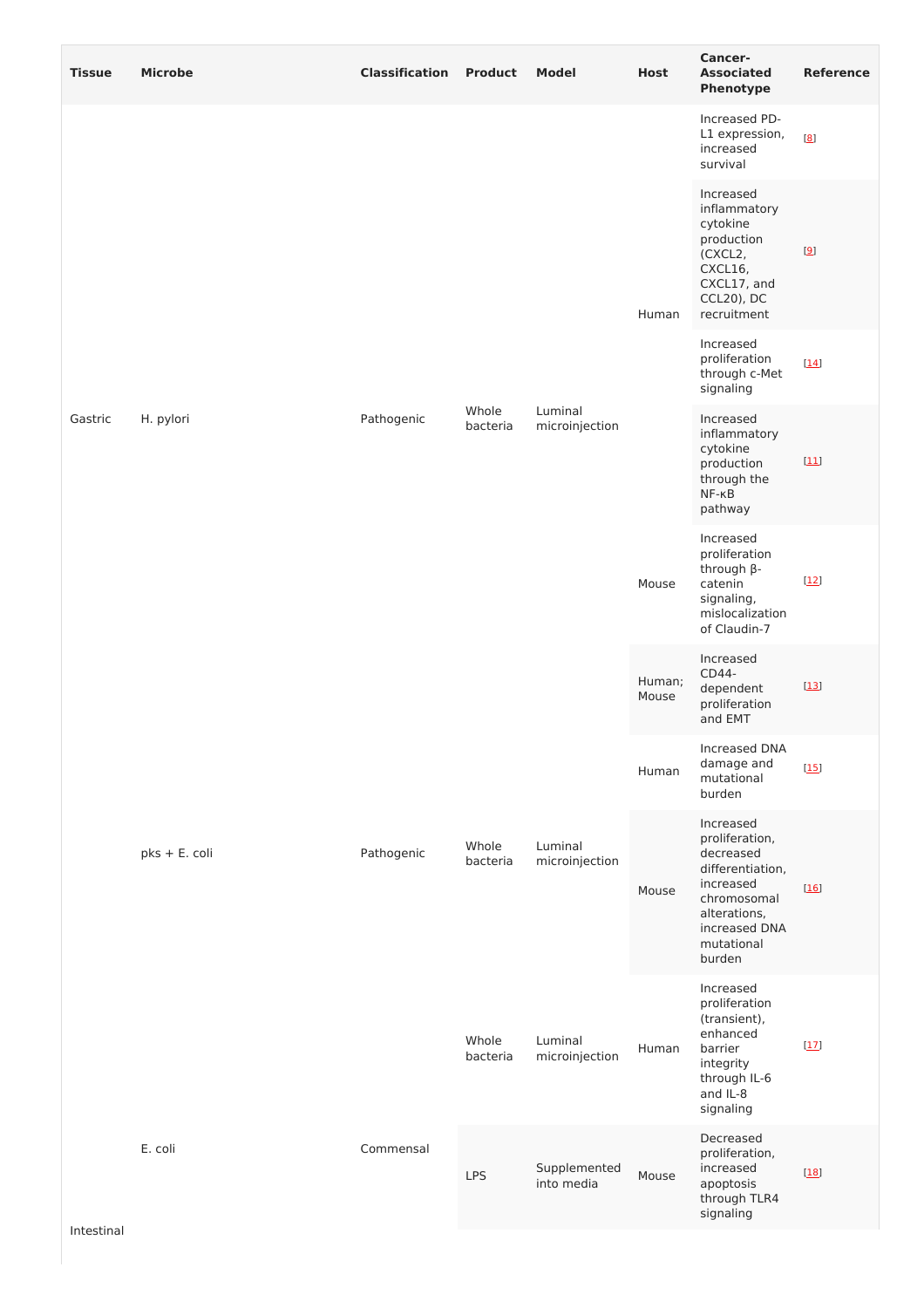| <b>Tissue</b> | <b>Microbe</b>                                         | <b>Classification</b> | <b>Product</b>                              | <b>Model</b>               | <b>Host</b> | Cancer-<br><b>Associated</b><br>Phenotype                                                                                                 | <b>Reference</b> |
|---------------|--------------------------------------------------------|-----------------------|---------------------------------------------|----------------------------|-------------|-------------------------------------------------------------------------------------------------------------------------------------------|------------------|
|               | Acinetobacter, Stenotrophomonas,<br>and Delftia genera | Commensal             | <b>LPS</b>                                  | Supplemented<br>into media | Mouse       | Decreased<br>proliferation,<br>increased<br>necroptosis,<br>increased<br>differentiation<br>through TLR4<br>signaling                     | $[19]$           |
|               | L. reuteri D8                                          | Commensal             | Whole<br>bacteria,<br>indole-3-<br>aldehyde | Supplemented<br>into media | Mouse       | Increased<br>proliferation,<br>enhanced<br>barrier<br>integrity<br>through IL-22<br>signaling                                             | [20]             |
|               | Common commensal metabolites                           | Commensal             | Gallic<br>acid                              | Supplemented<br>into media | Mouse       | Increased<br><b>WNT</b><br>signaling,<br>Increased<br>proliferation,<br>decreased<br>differentiation<br>in mutant p53<br>epithelial cells | $[21]$           |

Unconstrained proliferation is a common feature of cancer cells. Recent studies have leveraged the 3D organoid platform to better characterize the influence of the microbiome on epithelial cell growth and have identified several different species that promote the proliferation of both gastric and intestinal epithelial organoids ( **Table 1** ). An early study determined that microinjection of H. pylori into the lumen of human gastric organoids results in increased epithelial proliferation through c-Met signaling  $^{[15]}$  $^{[15]}$  $^{[15]}$ . A similar study corroborated these findings, demonstrating that H. pylori microinjection into the lumen of murine-derived gastric organoids induced proliferation in a CagA- and β-catenin-dependent manner <sup>[[16](#page-5-15)]</sup>. Further, H. pylori resulted in the mislocalization of claudin-7, a tight junction protein required to maintain mucosal epithelial integrity <sup>[\[16](#page-5-15)]</sup>. Further evidence from 3D organoid models suggests that H. pylori infection results in both increased proliferation of both patient- and murine-derived gastric organoids and increased epithelial – mesenchymal transition in a CD44-dependent manner [[17](#page-5-16)]. Pretreatment of patient-derived organoids with a CD44 peptide inhibitor resulted in the loss of epithelial proliferation following exposure to H. pylori , demonstrating how findings from 3D co-culture models can reveal potential clinic targets for the treatment of microbiome-associated gastric cancers. Together, these studies demonstrate how 3D organoids can be utilized to characterize the molecular consequences of cancer-relevant microbe–epithelial interactions. Beyond H. pylori infection, recent evidence suggests that commensal microbiome metabolites can greatly influence the tumorgenicity and proliferative capacity of transformed epithelial tissue <sup>[[18](#page-6-0)]</sup>. Intestinal tumor organoids derived from mice harboring oncogenic p53 mutations exhibit normal and balanced growth and differentiation in the absence of the microbiome through the disruption of the WNT pathway. However, treatment of these organoids with the bacterial metabolite gallic acid was sufficient to restore T-cell factor-mediated WNT signaling, increase organoid proliferative capacity, and result in a loss of organoid differentiation consistent with transformation. Removal of gallic acid from the culture medium reversed the transformed phenotype, highlighting the plasticity of these cells and presenting the intriguing possibility that modulation of the gut microbiota may be a potential therapeutic avenue for p53-mutated intestinal cancers. Highlighting the value of the 3D organoid system, the authors performed a coarse screen of the effect of many differential bacterial metabolites on intestinal tumor organoid growth and proliferation. This screen was possible because organoids capture the physiology of the original tissue and are easily treated and tracked. Ultimately, 3D organoids facilitated the discovery of a novel and highly cancer-relevant phenotype. In other contexts, 3D organoids have been utilized to demonstrate that bacterial products result in reduced proliferation and increased stem cell death. Treatment of murine intestinal crypt organoids with E. coli -derived endotoxin lipopolysaccharide (LPS) results in increased levels of the apoptotic marker cleaved caspase 3 and decreased levels of the proliferation marker PCNA <sup>[[19](#page-6-1)]</sup>. LPS stimulation had no effect on Toll-like receptor 4 (TLR4) knockout mice. A similar study corroborated these results, demonstrating that LPS stimulation of murine intestinal organoids results in decreased proliferation, increased necroptosis (a programmed form of inflammatory cell death) of stem cells, and increased cell differentiation through a TLR4-dependent program  $[20]$  $[20]$  $[20]$ . This study is an elegant example of how the 3D organoid platform can be utilized to identify the molecular mechanisms and consequences of microbe–epithelial interactions. The authors isolated a cryptspecific core microbiota (CSCM) and hypothesized that this bacterial population affects epithelial generation. The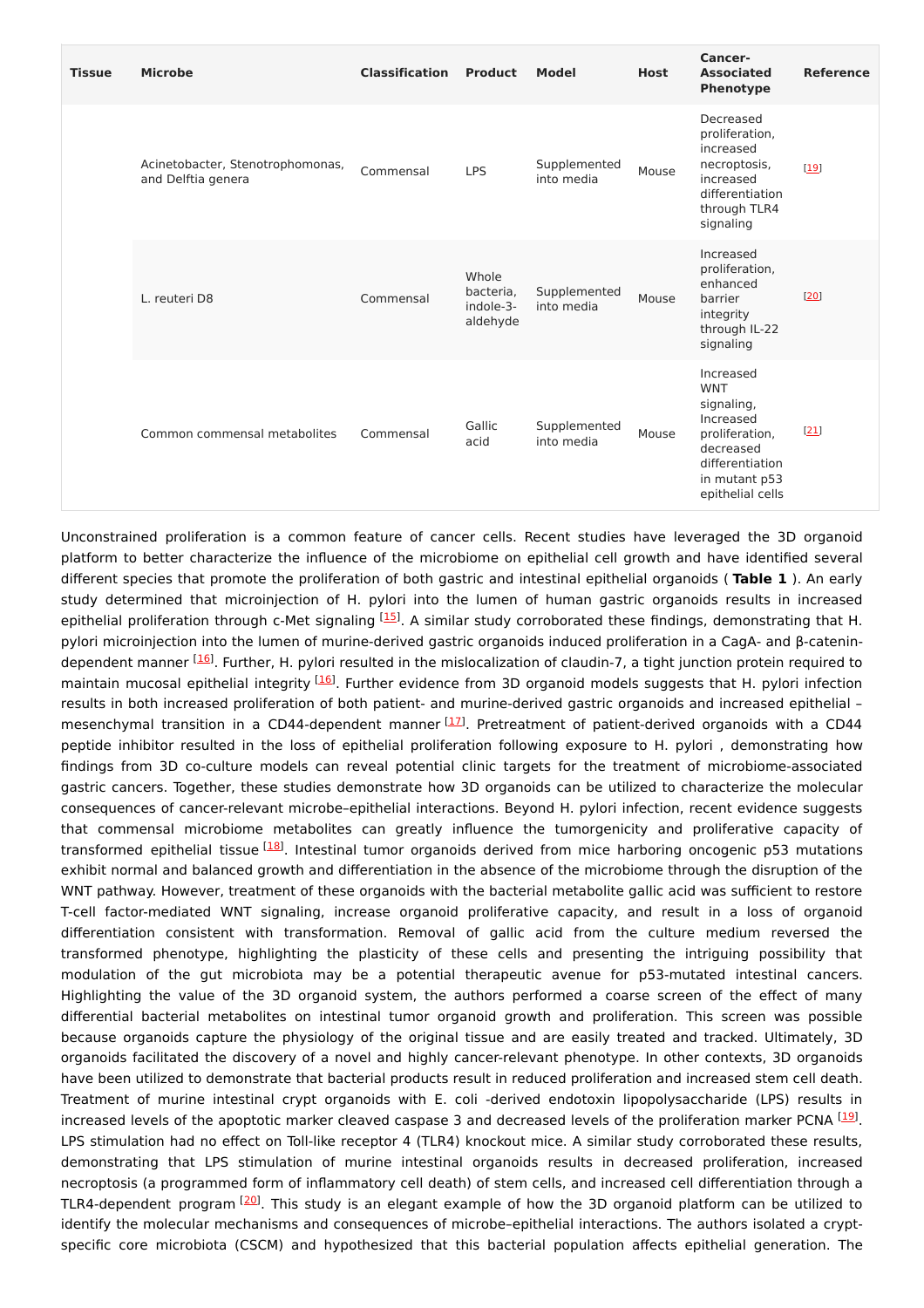authors first determined that the CSCM affected epithelial proliferation and survival in mice, and then employed the 3D organoid system to identify the salient molecular processes driving this change. The authors incubated organoids with sonicates and with purified LPS from four representative CSCM species ( S. maltophilia , A modestus , A. radioresistens , and D. tsuruhatensis ) and measured proliferation, death, and differentiation of epithelial cells. The authors determined that, while LPS from all CSCM species resulted in decreased organoid maturation, LPS from S. maltophilia specifically induced epithelial cell differentiation and RIPK3-dependent necroptosis of intestinal stem cells. The use of 3D organoids facilitated these studies by providing a physiologically-relevant platform to measure intestinal epithelial homeostasis using short (7 day) cultures that were easily scaled to include a variety of different bacterial byproducts. Together, these studies demonstrate that 3D GI organoids are a valuable platform for identifying the molecular mechanisms regulating epithelial proliferation and survival.

Inflammation is an enabling characteristic of cancer [\[21](#page-6-3)]. Recent studies have demonstrated that the co-culture of GI organoids and common GI microbes results in a strong inflammatory response ( **Table 1** ). Microinjection of H. pylori into the lumen of gastric organoids results in a rapid (2 h) increase in NF-KB -regulated proinflammatory genes, including IL-8  $^{[22]}$  $^{[22]}$  $^{[22]}$ . Contradicting data from 2D cell lines, IL-8 expression in gastric organoids did not depend on bacterial cytotoxicity-associated gene pathogenicity island ( cag PAI)<sup>[\[22](#page-6-4)][\[23](#page-6-5)][\[24](#page-6-6)]</sup>. These data highlight how experiments performed in 3D organoids and 2D cell lines can produce different results. Organoid co-culture models have also revealed that the pro-inflammatory response to commensal bacterial metabolites can promote epithelial homeostasis. Co-culture of intestinal organoids and the commensal bacteria Lactobacillus reuteri ( L. reuteri ) D8 revealed that D8 metabolites stimulate IL-22 expression following intestinal injury, which accelerates epithelial proliferation and promotes barrier integrity [\[25](#page-6-7)]. Consistent with these data, microinjection of nonpathogenic E. coli into the lumen of intestinal organoids results in increased secretion of IL-6 and IL-8, a transient increase in proliferation, and improved epithelial barrier function <sup>[\[26](#page-6-8)]</sup>. These experiments demonstrate how organoid co-culture contextualizes the effects of the microbiome on the GI epithelium by faithfully recapitulating epithelial barrier function. Avoiding immune destruction is an emerging hallmark of cancer [\[21](#page-6-3)]. Recent evidence from microbiome and organoid co-culture has demonstrated that the microbiome can promote immune evasion ( **Table 1** ). A co-culture model of H. pylori infection in patient-derived organoids and autologous patient cytotoxic T lymphocytes and dendritic cells (DCs) revealed that H. pylori induces programmed death-ligand 1 (PD-L1) expression through the Shh signaling pathway  $^{[27]}$  $^{[27]}$  $^{[27]}$ . PD-L1 upregulation was rapid (within 48 h) and promoted epithelial cell survival. Treatment with an inhibitor of PD-L1 or programmed cell death protein 1 (PD-1) resulted in epithelial cell death, indicating that H. pylori -associated gastric tumors may be susceptible to immunotherapy. An additional study examined the co-culture of patient derived gastric organoids, luminally-microinjected H. pylori , and human monocyte-derived dendritic cells <sup>[\[28](#page-6-10)]</sup>. The authors demonstrated that H. pylori infection resulted in the recruitment of DCs to the gastric epithelia following the production of multiple chemokines, including CXCL2, CXCL16, CXCL17, and CCL20. These results indicate that the gastric epithelium can recruit DCs for immunosurveillance following H. pylori infection. Together, these data highlight how organoid co-culture models can be used to characterize important and targetable mechanisms underlying microbiome-associated GI cancers.

Loss of genomic stability is an enabling characteristic of cancer<sup>[[21](#page-6-3)]</sup>. How bacteria may promote mutagenesis is unclear, in part due to the challenges performing long term co-culture experiments with human epithelial cells and microbiomes. To address this knowledge gap, a recent study performed a long term (5 months) co-culture through repeated microinjection of pathogenic polyketide synthetase ( pks ) + E. coli into healthy human intestinal organoids  $[29]$  $[29]$ . The authors demonstrated that pks + E. coli generate DNA damage and a distinct mutational signature that is commonly identified in colorectal cancer. Further, short-term infection of primary murine colon organoids with pks + E. coli results in phenotypes consistent with malignant transformation, including chromosomal aberrations, increased mutational burden, enhanced proliferation, and impaired differentiation [\[30](#page-6-12)]. Together, these findings leverage the 3D organoid platform to suggest that a pathogenic bacteria strain has a causal role in GI cancer transformation.

#### **3. Discussion and Future Directions**

3D organoids provide an intriguing platform for the study of epithelial–microbiome interactions for a variety of reasons. These organoids can be rapidly generated (<14 days) and passaged multiple times [\[31](#page-6-13)]. Additionally, the equipment and reagents required to culture 3D organoids are available in a modern molecular biology laboratory that performs 2D tissue culture<sup>[\[31](#page-6-13)]</sup>. Further, 3D organoids recapitulate the dynamic proliferation-differentiation gradient of the esophageal mucosa and are embedded in Matrigel, which simulates the basement matrix [\[31](#page-6-13)]. Therefore, this system is more physiologically relevant than 2D cell culture. Further, organoids can be established from patient samples or from isogenic mouse models. This versatility enables organoids to be used as a platform for personalized medicine or for targeted interrogation of the interaction of specific genes with the microenvironment  $^{[31]}$  $^{[31]}$  $^{[31]}$ . Building on this versatility, 3D organoids are amenable to CRISPR-mediated or RNA interference (RNAi)-mediated genomic engineering and can be used for high-throughput screening in the presence of bacteria or bacterial metabolites added to the cell culture media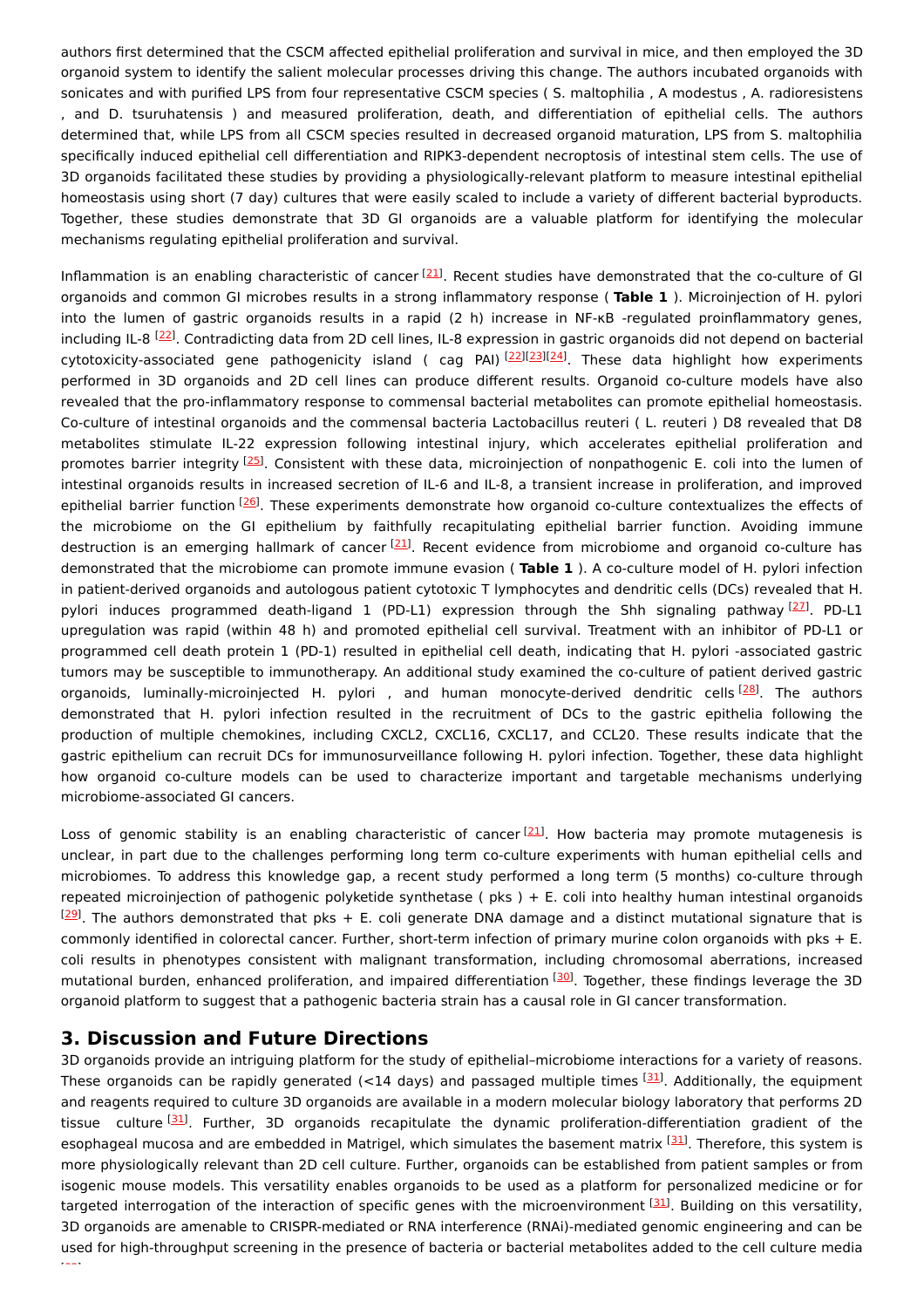[\[32](#page-6-14)]. Ultimately, 3D organoids represent a powerful tool for modeling epithelial–bacterial microbiome interactions in a physiologically relevant way.

However, there are limitations to 3D organoids as platforms for studying epithelial–microbiome interactions. There is a significant learning curve for generating 3D organoids from single cells [\[33](#page-6-15)]. Further, maintaining the oxygen gradient and/or anaerobic conditions required for the cultivation of specific aerobic/anaerobic bacterial species is challenging in the setting of tissue culture <sup>[[12](#page-5-11)][\[33](#page-6-15)]</sup>. Additionally, microinjection of bacterial species into the organoid lumen is not wellsuited to high-throughput screening. Further, the cell of origin for EAC and BE is controversial and may not be of esophageal origin, so co-culturing normal esophageal organoids with potentially pathogenic bacteria may be exploring early neoplastic changes in the wrong lineage <sup>[\[34](#page-6-16)]</sup>. Finally, reductionist approaches of co-culturing a single or a select few bacterial species with 3D organoids may occlude a common function of commensal bacteria: preventing the colonization of pathogenic bacteria <sup>[[35](#page-6-17)]</sup>. Therefore, while the co-culture of 3D organoids and the bacterial microbiome is a promising and novel approach for studying host–microbiome interactions in esophageal neoplasia, there are limitations to this model system.

This approach can be applied to study the direct impact of the microbiome on esophageal neoplasia. Several specific bacterial phyla or species have been implicated as risk factors for ESD and ESCC progression, including increased levels of Fusobacteria and decreased levels of Actinobacteria <sup>[\[36](#page-6-18)][\[37](#page-6-19)]</sup>. Characterizing the effect of these and other phyla or species derived from normal, dysplastic, or ESCC tissue, as discussed in Section 2.2 and Section 2.3 on organoids, could provide insight into a potential role for bacteria in the pathobiology of ESCC initiation and development. Similar studies can address the effect of common microbial alterations in EAC and BE. Specifically, the co-culture of 3D organoids from BE or EAC patients with bacteria from the Campylobacter genera would enable insight into the mechanistic effects of a common alteration associated with BE. Further, altering the Streptococcus:Prevotella ratio in co-culture models of BE organoids could identify the molecular changes that accompany a common microbial alteration [\[38](#page-6-20)][\[39](#page-6-21)]. Finally, co-culture of EAC-derived organoids with Veillonella could provide evidence that a controversial alteration is or is not contributing to EAC pathobiology <sup>[\[40](#page-6-22)][[38](#page-6-20)]</sup>. Each proposed experiment would clarify the consequences of common microbial alterations in esophageal neoplasia.

Ultimately, the microbiome is an emerging co-factor in esophageal health and disease. While many studies have documented common components of normal and transformed esophageal epithelial cells, the current understanding of the role of the bacterial microbiome in esophageal homeostasis remains largely descriptive. The co-culture of 3D organoids with both individual bacterial species or the bacterial microbiome isolated from patients will enable functional annotation of these changes ( **Figure 1** ).



**Figure 1.** Leveraging 3D organoids to study host–microbiome interactions in esophageal cancers. Patient-derived esophageal tissue can be dissociated into single cells and used to generate organoids. In parallel, the host bacterial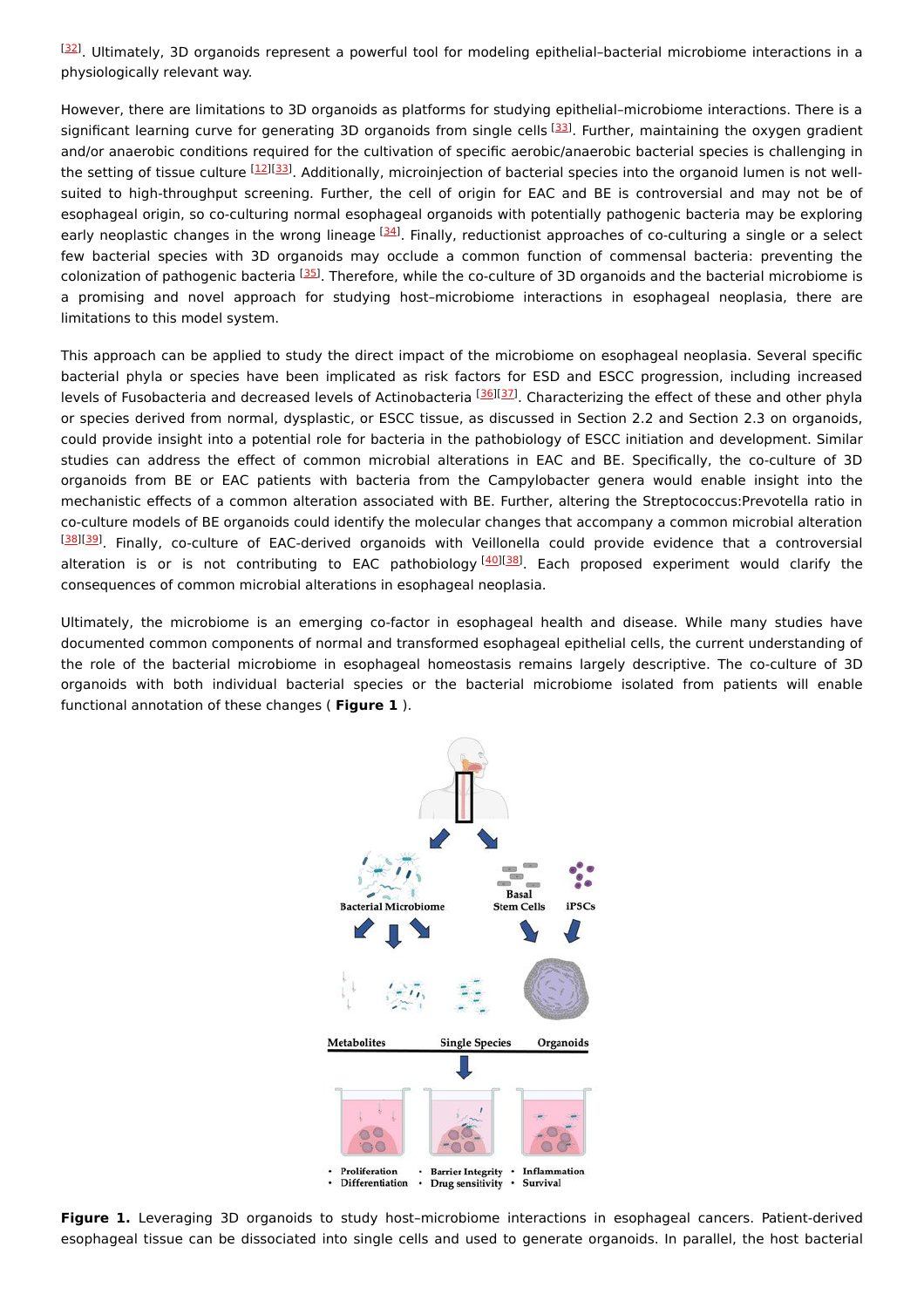microbiome can be isolated and specific bacteria species or products can be cultured or purified, respectively. These cultures or products can then be combined with patient-derived organoids. The ascribed endpoints can be used to assess the effect of the microbiome on the salient biological features of the esophageal stratified epithelium. Created with [BioRender.com](http://biorender.com/) (accessed on 15 October 2021).

### **4. Conclusions**

The microbiome is an emergent co-factor in the pathobiology of esophageal neoplasia<sup>[[41](#page-6-23)]</sup>. Within the past two decades, several studies have determined that the composition of the esophageal or oral microbiome is altered in ESCC and EAC as well as their respective precursor lesions ESD and BE. These alterations may have both prognostic and therapeutic value; however, more work is needed to characterize the functional consequences of these changes. The 3D organoid model system represents a powerful tool for capturing the physiology of the normal or neoplastic esophagus. These 3D organoids are easily manipulatable, require little patient material, and are amenable to mediumor high-throughput screening. While no studies have yet leveraged the 3D organoid system to characterize the functional consequences of microbiome alterations in esophageal neoplasia, this system has been applied to other cancer types. Elsewhere in the GI tract, co-culture models of gastric or intestinal 3D organoids have enabled mechanistic insights into how the bacterial microbiome can promote cancer-specific processes such as proliferation, inflammation, immune escape, and mutagenicity. These insights have provided potential therapeutic targets. Therefore, there is growing interest in applying 3D organoid technology to unravel the mechanistic consequences of epithelial–bacterial microbiome interactions in esophageal neoplasia. Additionally, 3D organoid esophageal organoids can be used to identify the functional consequences of epithelial interactions with other elements of the microbiome, including viruses such as HPV. Further, by expanding co-culture models of esophageal organoids with the microbiome and with other stromal or immune cell elements, researchers can better recapitulate the native environment of the human esophagus. This platform would be ideal for personalized medicine. Ultimately, the co-culture of esophageal organoids and the bacterial microbiome is an untapped platform with the potential to provide actionable insight into the pathobiology of a leading cause of cancer worldwide.

#### **References**

- <span id="page-5-0"></span>1. Rustgi, A.K.; El-Serag, H.B. Esophageal Carcinoma. N. Engl. J. Med. 2014, 371, 2499–2509.
- <span id="page-5-1"></span>2. Rustgi, A.K. Esophageal Cancers and Model Systems. Trans. Am. Clin. Climatol. Assoc. 2019, 130, 266–271.
- <span id="page-5-2"></span>3. Kim, J.; Bowlby, R.; Mungall, A.J.; Robertson, A.G.; Odze, R.D.; Cherniack, A.D.; Shih, J.; Pedamallu, C.S.; Cibulskis, C.; Dunford, A.; et al. Integrated genomic characterization of oesophageal carcinoma. Nature 2017, 541, 169–175.
- <span id="page-5-3"></span>4. Hoadley, K.A.; Yau, C.; Hinoue, T.; Wolf, D.M.; Lazar, A.J.; Drill, E.; Shen, R.; Taylor, A.M.; Cherniack, A.D.; Thorsson, V.; et al. Cell-of-Origin Patterns Dominate the Molecular Classification of 10,000 Tumors from 33 Types of Cancer. Cell 2018, 173, 291–304.e6.
- <span id="page-5-4"></span>5. Campbell, J.D.; Yau, C.; Bowlby, R.; Liu, Y.; Brennan, K.; Fan, H.; Taylor, A.M.; Wang, C.; Walter, V.; Akbani, R.; et al. Genomic, Pathway Network, and Immunologic Features Distinguishing Squamous Carcinomas. Cell Rep. 2018, 23, 194–212.e6.
- <span id="page-5-5"></span>6. Lin, D.C.; Hao, J.J.; Nagata, Y.; Xu, L.; Shang, L.; Meng, X.; Sato, Y.; Okuno, Y.; Varela, A.M.; Ding, L.W.; et al. Genomic and molecular characterization of esophageal squamous cell carcinoma. Nat. Genet. 2014, 46, 467–473.
- <span id="page-5-6"></span>7. Siegel, R.L.; Miller, K.D.; Jemal, A. Cancer statistics, 2020. CA. Cancer J. Clin. 2020, 70, 7–30.
- <span id="page-5-7"></span>8. Zhang, Y.; Yang, Y.; Jiang, M.; Huang, S.X.; Zhang, W.; Al Alam, D.; Danopoulos, S.; Mori, M.; Chen, Y.W.; Balasubramanian, R.; et al. 3D Modeling of Esophageal Development using Human PSC-Derived Basal Progenitors Reveals a Critical Role for Notch Signaling. Cell Stem Cell 2018, 23, 516–529.e5.
- <span id="page-5-8"></span>9. Trisno, S.L.; Philo, K.E.D.; McCracken, K.W.; Catá, E.M.; Ruiz-Torres, S.; Rankin, S.A.; Han, L.; Nasr, T.; Chaturvedi, P.; Rothenberg, M.E.; et al. Esophageal Organoids from Human Pluripotent Stem Cells Delineate Sox2 Functions during Esophageal Specification. Cell Stem Cell 2018, 23, 501–515.e7.
- <span id="page-5-9"></span>10. Min, S.; Kim, S.; Cho, S.W. Gastrointestinal tract modeling using organoids engineered with cellular and microbiota niches. Exp. Mol. Med. 2020, 52, 227–237.
- <span id="page-5-10"></span>11. Puschhof, J.; Pleguezuelos-Manzano, C.; Martinez-Silgado, A.; Akkerman, N.; Saftien, A.; Boot, C.; de Waal, A.; Beumer, J.; Dutta, D.; Heo, I.; et al. Intestinal organoid cocultures with microbes. Nat. Protoc. 2021, 16, 4633–4649.
- <span id="page-5-11"></span>12. Puschhof, J.; Pleguezuelos-Manzano, C.; Clevers, H. Organoids and organs-on-chips: Insights into human gut-microbe interactions. Cell Host Microbe 2021, 29, 867–878.
- <span id="page-5-12"></span>13. Amieva, M.; Peek, R.M., Jr. Pathobiology of Helicobacter pylori-Induced Gastric Cancer. Gastroenterology 2016, 150, 64–78.
- <span id="page-5-13"></span>14. Yuki, K.; Cheng, N.; Nakano, M.; Kuo, C.J. Organoid Models of Tumor Immunology. Trends Immunol. 2020, 41, 652–664.
- <span id="page-5-14"></span>15. McCracken, K.W.; Catá, E.M.; Crawford, C.M.; Sinagoga, K.L.; Schumacher, M.; Rockich, B.E.; Tsai, Y.H.; Mayhew, C.N.; Spence, J.R.; Zavros, Y.; et al. Modelling human development and disease in pluripotent stem-cell-derived gastric organoids. Nature 2014, 516, 400–404.
- <span id="page-5-15"></span>16. Wroblewski, L.E.; Piazuelo, M.B.; Chaturvedi, R.; Schumacher, M.; Aihara, E.; Feng, R.; Noto, J.M.; Delgado, A.; Israel, D.A.; Zavros, Y.; et al. Helicobacter pylori targets cancer-associated apical-junctional constituents in gastroids and gastric epithelial cells. Gut 2015, 64, 720–730.
- <span id="page-5-16"></span>17. Bertaux-Skeirik, N.; Feng, R.; Schumacher, M.A.; Li, J.; Mahe, M.M.; Engevik, A.C.; Javier, J.E.; Peek, R.M., Jr.; Ottemann, K.; Orian-Rousseau, V.; et al. CD44 Plays a Functional Role in Helicobacter pylori-induced Epithelial Cell Proliferation. PLoS Pathog. 2015, 11, e1004663.